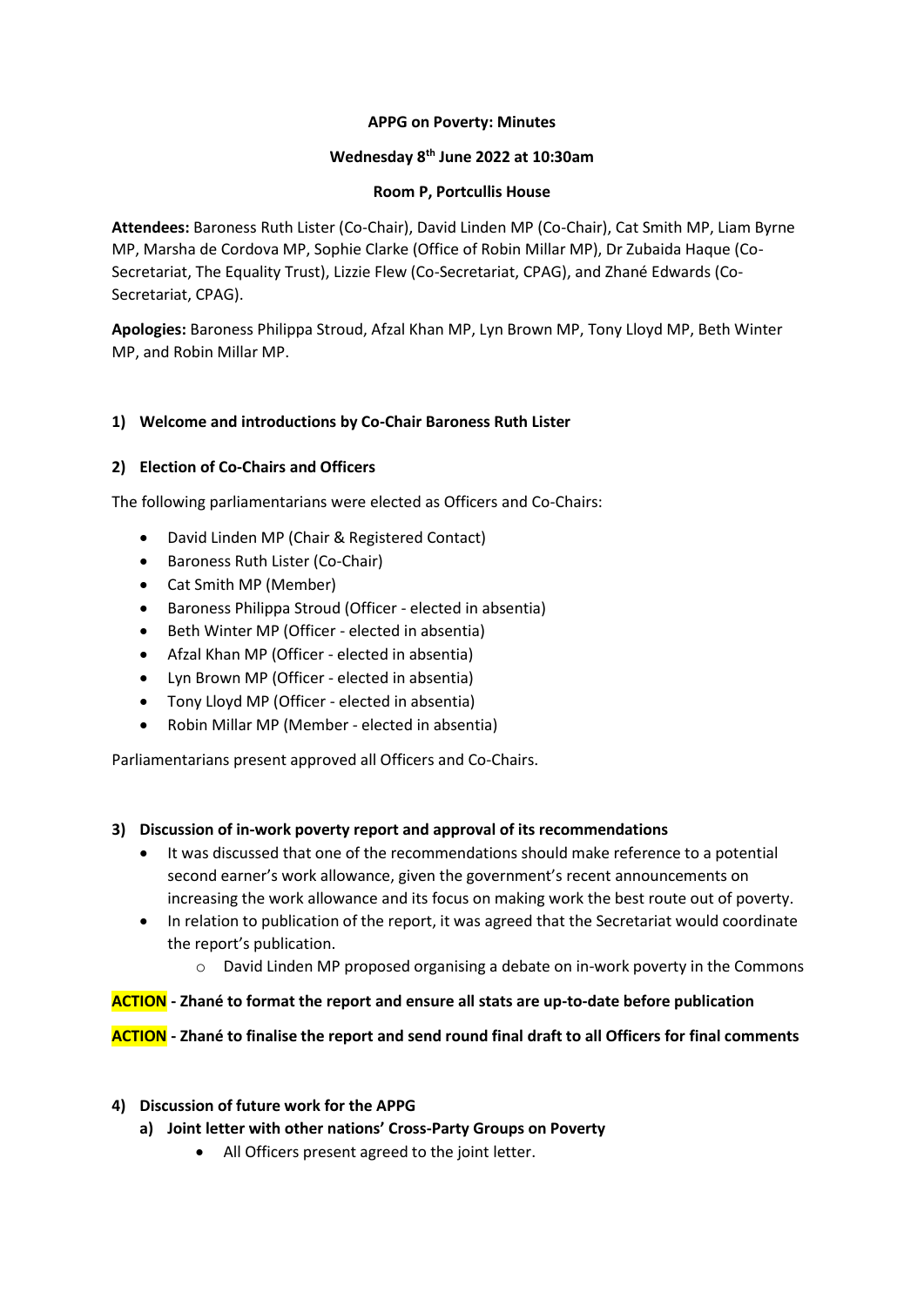- It was suggested that the letter could point to what Scotland and Wales are doing and what levers the UK government could pull to alleviate the cost of living crisis.
- Members also raised a point to include the fact there has been no support for children in the spring statement nor the latest economic update.

# **ACTION - Zhané to email Ashely McLean from Poverty Alliance to organise the draft of the joint letter**

# **b) Inquiry on the adequacy of the social security system in addressing poverty**

- It was agreed to hold a staggered inquiry over multiple months with an interim report.
- One session would be on how benefits are uprated and for this interim report to be published in the autumn before next year's uprating rates are published. The APPG will invite witnesses such as IFS, Resolution Foundation, among others.
- It was agreed to invite someone from the DWP to explain the technical aspects of uprating.
- A further session will also be organised to answer more fundamental questions around social security, such as how should the level of benefits be agreed. Suggested witnesses for this session include Covid Realities, APLE Collective, Loughborough University's Centre for Research in Social Policy, JRF, Commission on Social Security, among others.

# **ACTION - Zhané to contact APLE Collective about joint event for the UN International Day for the Eradication of Poverty**

## **c) Pensioner poverty**

- All agreed that the APPG should look at pensioner poverty.
- It was highlighted that people in their mid-50s and above have dropped out of the labour market during the pandemic and many have not returned.
- Everyone was in agreement about ensuring the APPG looks at pensioner poverty through an intersectional lens, paying particular attention to the gender, race and disability pay gap among older people, especially as white British groups are more likely to have assets than other minority ethnic groups.
- It was noted that there would be an overlap with disability and older age.
- The issue of fuel poverty was raised, but an APPG on Fuel Poverty already exists, so it was agreed an inquiry wouldn't be necessary as fuel poverty will come up when speaking about pensioner poverty anyway.
- This inquiry would take place after the inquiry on social security.

# **ACTION - Secretariat to arrange meeting between Officers and Age UK to discuss the scope of a potential work on pensioner poverty**

**ACTION - Zhané to check if there are APPGs on older people and racial inequalities to approach for a potential joint session** 

**ACTION - Zhané to contact APPG on Fuel Poverty to see if there is appetite to work together on a joint session.**